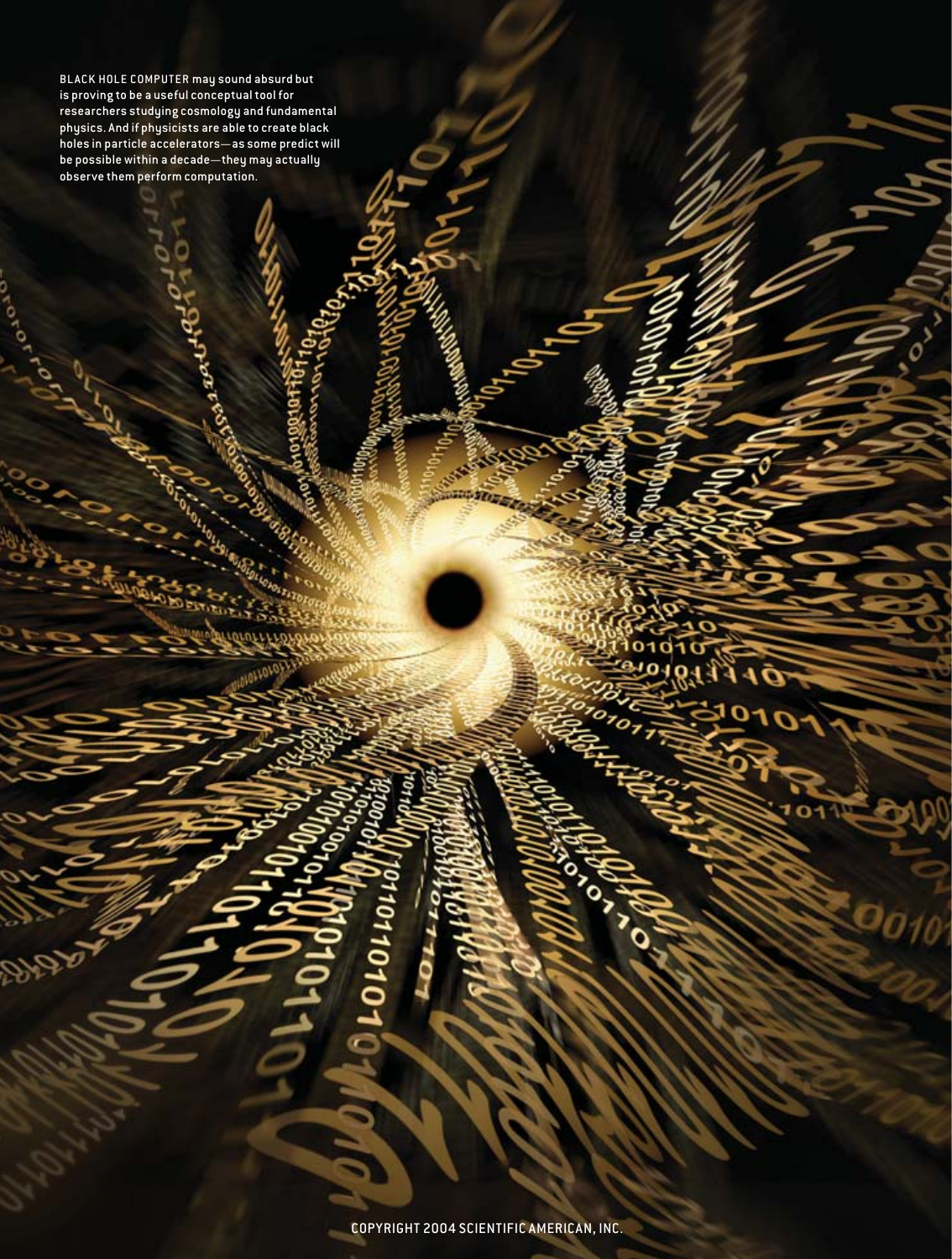In keeping with the spirit of the age, researchers can think of the laws of physics as computer programs and the universe as a computer

BY SETH LLOYD AND Y. JACK NG

# **BLACK HOLE COMPUTERS**

What is the difference between a computer and a black hole?<br>This question sounds like the start of a Microsoft joke, but<br>it is one of the most profound problems in physics today.<br>Most people think of computers as specializ This question sounds like the start of a Microsoft joke, but it is one of the most profound problems in physics today. Most people think of computers as specialized gizmos: streamlined boxes sitting on a desk or fingernail-size chips embedded in high-tech coffeepots. But to a physicist, all physical systems are computers. Rocks, atom bombs and galaxies may not run Linux, but they, too, register and process information. Every electron, photon and other elementary particle stores bits of data, and every time two such particles interact, those bits are transformed. Physical existence and information content are inextricably linked. As physicist John Wheeler of Princeton University says, "It from bit."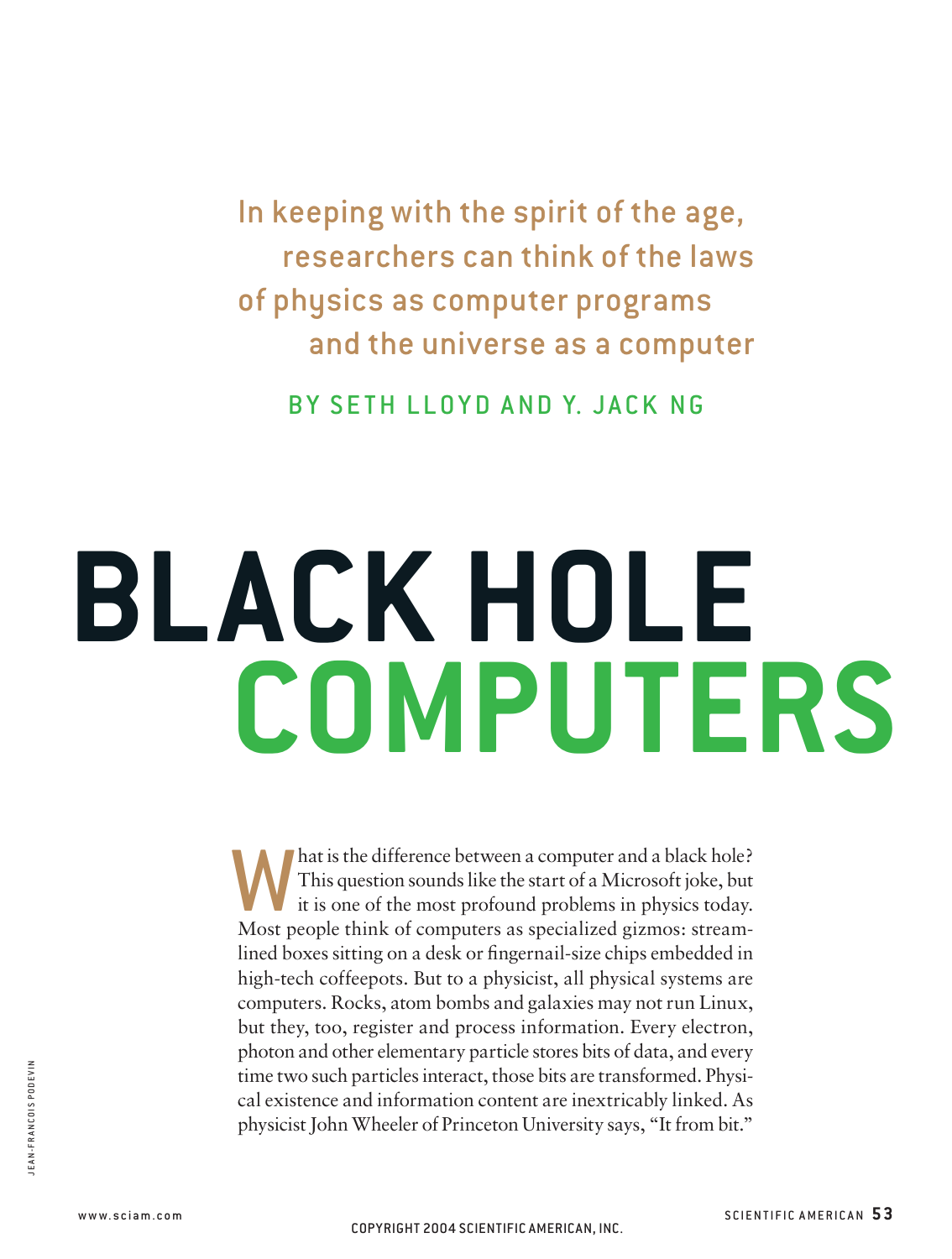Black holes might seem like the exception to the rule that everything computes. Inputting information into them presents no difficulty, but according to Einstein's general theory of relativity, getting information out is impossible. Matter that enters a hole is assimilated, the details of its composition lost irretrievably. In the 1970s Stephen Hawking of the University of Cambridge showed that when quantum mechanics is taken into account, black holes do have an output: they glow like a hot coal. In Hawking's analysis, this radiation is random, however. It carries no information about what went in. If an elephant fell in, an elephant's worth of energy would come out—but the energy would be a hodgepodge that could not be used, even in principle, to re-create the animal.

That apparent loss of information poses a serious conundrum, because the laws of quantum mechanics preserve information. So other scientists, including Leonard Susskind of Stanford University, John Preskill of the California Institute of Technology and Gerard 't Hooft of the University of Utrecht in the Netherlands, have argued that the outgoing radiation is not, in fact, random—that it is a processed form of the matter that falls in [see "Black Holes and the Information Paradox," by Leonard Susskind; SCIENTIFIC AMERICAN, April 1997]. This past summer Hawking came around to their point of view. Black holes, too, compute.

Black holes are merely the most exotic example of the general principle that the universe registers and processes information. The principle itself is not new. In the 19th century the founders of statistical mechanics developed what would later be called information theory to explain the laws of thermodynamics. At first glance, thermodynamics and information theory are worlds apart: one was developed to describe steam engines, the other to optimize communications. Yet the thermodynamic quantity called entropy, which limits the ability of an engine to do useful work, turns out to be proportional to the number of bits registered by the positions and velocities of the molecules in a substance. The invention of quantum mechanics in the 20th century put this discovery on a firm quantitative foundation and introduced scientists to the remarkable concept of quantum information. The bits that make up the universe are quantum bits, or "qubits," with far richer properties than ordinary bits.

Analyzing the universe in terms of bits and bytes does not replace analyzing it in conventional terms such as force and energy, but it does uncover new and surprising facts. In the field of statistical mechanics, for example, it unknotted the paradox of Maxwell's demon, a contraption that seemed to allow for perpetual motion. In recent years, we and other physicists have been applying the same insights to cosmology and fundamental physics: the nature of black holes, the fine-scale structure of spacetime, the behavior of cosmic dark energy, the ultimate laws of nature. The universe is not just a giant computer; it is a giant quantum computer. As physicist

## Overview/*Cosmic Computers*

- Merely by existing, all physical systems store information. By evolving dynamically in time, they process that information. The universe computes.
- If information can escape from black holes, as most physicists now suspect, a black hole, too, computes. The size of its memory space is proportional to the square of its computation rate. The quantum-mechanical nature of information is responsible for this computational ability; without quantum effects, a black hole would destroy, rather than process, information.
- The laws of physics that limit the power of computers also determine the precision with which the geometry of spacetime can be measured. The precision is lower than physicists once thought, indicating that discrete "atoms" of space and time may be larger than expected.

Paola Zizzi of the University of Padova says, "It from qubit."

#### **When Gigahertz Is Too Slow**

THE CONFLUENCE of physics and information theory flows from the central maxim of quantum mechanics: at bottom, nature is discrete. A physical system can be described using a finite number of bits. Each particle in the system acts like the logic gate of a computer. Its spin "axis" can point in one of two directions, thereby encoding a bit, and can flip over, thereby performing a simple computational operation.

The system is also discrete in time. It takes a minimum amount of time to flip a bit. The exact amount is given by a theorem named after two pioneers of the physics of information processing, Norman Margolus of the Massachusetts Institute of Technology and Lev Levitin of Boston University. This theorem is related to the Heisenberg uncertainty principle, which describes the inherent trade-offs in measuring physical quantities, such as position and momentum or time and energy. The theorem says that the time it takes to flip a bit,  $t$ , depends on the amount of energy you apply, *E*. The more energy you apply, the shorter the time can be. Mathematically, the rule is  $t \ge h/4E$ , where *h* is Planck's constant, the main parameter of quantum theory. For example, one type of experimental quantum computer stores bits on protons and uses magnetic fields to flip them. The operations take place in the minimum time allowed by the Margolus-Levitin theorem.

From this theorem, a huge variety of conclusions can be drawn, from limits on the geometry of spacetime to the computational capacity of the universe as a whole. As a warm-up, consider the limits to the computational power of ordinary matter—in this case, one kilogram occupying the volume of one liter. We call this device the ultimate laptop.

Its battery is simply the matter itself, converted directly to energy per Einstein's famous formula  $E = mc^2$ . Putting all this energy into flipping bits, the computer can do  $10^{51}$  operations per second, slowing down gradually as the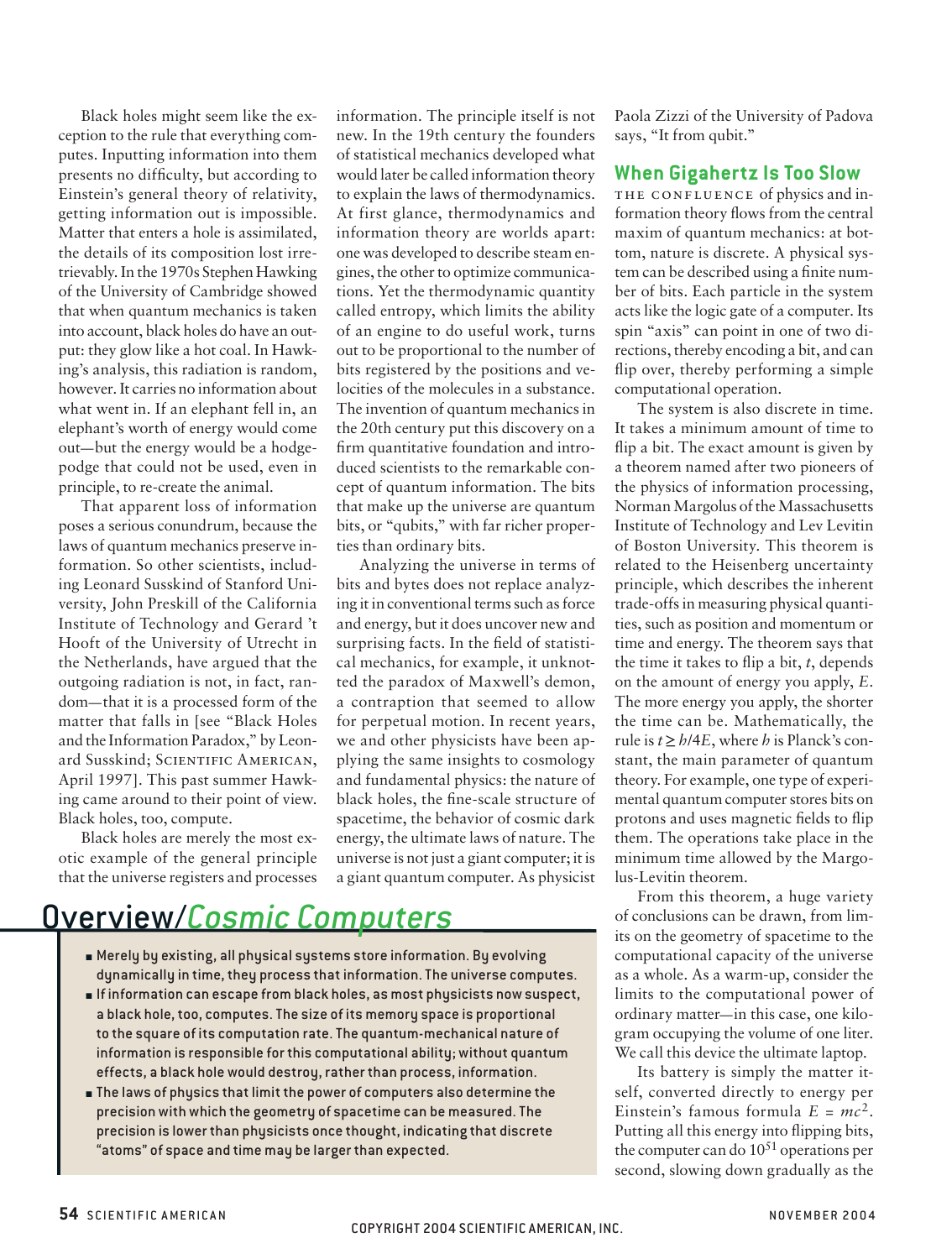## EXTREME COMPUTING

What is a computer? That is a surprisingly complex question, but whatever precise definition one adopts, it is satisfied not just by the objects people commonly call "computers" but also by everything else in the world. Physical objects can solve a broad class of logic and mathematics problems,

although they may not accept input or give output in a form that is meaningful to humans. Natural computers are inherently digital: they store data in discrete quantum states, such as the spin of elementary particles. Their instruction set is quantum physics.

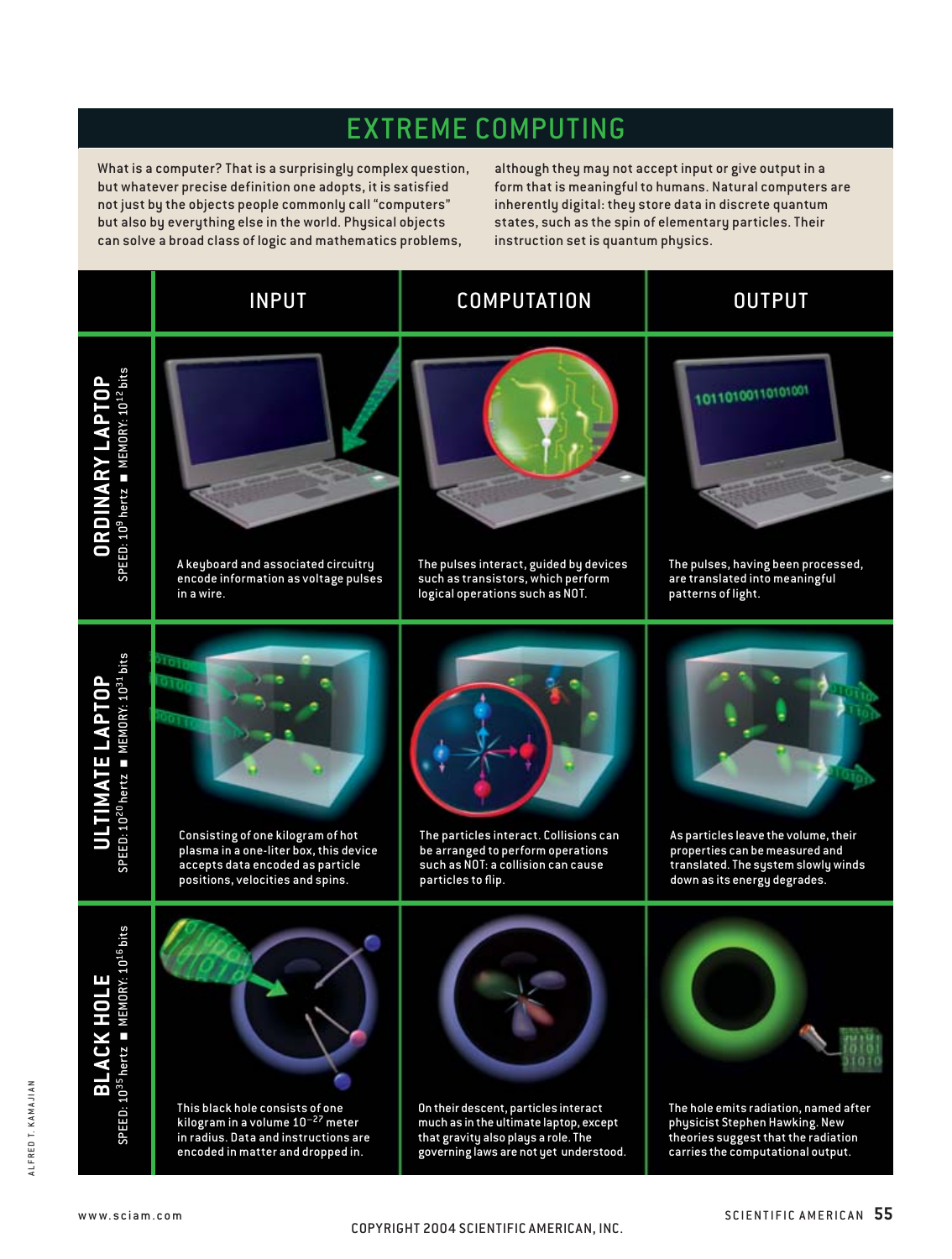

energy degrades. The memory capacity of the machine can be calculated using thermodynamics. When one kilogram of matter is converted to energy in a liter volume, its temperature is one billion kelvins. Its entropy, which is proportional to the energy divided by the temperature, corresponds to  $10^{31}$  bits of information. The ultimate laptop stores information in the microscopic motions and positions of the elementary particles zipping around inside it. Every single bit allowed by the laws of thermodynamics is put to use.

Whenever particles interact, they can cause one another to flip. This process can be thought of in terms of a programming language such as C or Java: the particles are the variables, and their interactions are operations such as addition. Each bit can flip  $10^{20}$  times per second, equivalent to a clock speed of



FIRST LAW of quantum computation is that computation takes energy. The spin of a proton encodes a single bit, which can be inverted by applying a magnetic field. The stronger the field is—the more energy it applies—the faster the proton will flip.

# By preparing the material that falls into a black hole, A HACKER COULD PROGRAM IT to perform any desired computation.

100 giga-gigahertz. In fact, the system is too fast to be controlled by a central clock. The time it takes a bit to flip is approximately equal to the time it takes a signal to travel from one bit to its neighbor. Thus, the ultimate laptop is highly parallel: it acts not as a single processor but as a vast array of processors, each working almost independently and communicating its results to the others comparatively slowly.

By comparison, a conventional computer flips bits at about  $10^9$  times per second, stores about  $10^{12}$  bits and contains a single processor. If Moore's law could be sustained, your descendants would be able to buy an ultimate laptop midway through the 23rd century. Engineers would have to find a way to exert precise control on the interactions of particles in a plasma hotter than the sun's core, and much of the communications bandwidth would be taken up in controlling the computer and dealing with errors. Engineers would also have to solve some knotty packaging problems.

In a sense, however, you can already purchase such a device, if you know the right people. A one-kilogram chunk of matter converted completely to ener $gy$ —this is a working definition of a 20megaton hydrogen bomb. An exploding nuclear weapon is processing a huge amount of information, its input given by its initial configuration and its output given by the radiation its emits.

#### **From Nanotech to Xennotech**

if any chunk of matter is a computer, a black hole is nothing more or less than a computer compressed to its smallest possible size. As a computer shrinks, the gravitational force that its components exert on one another becomes stronger and eventually grows so intense that no material object can escape. The size of a black hole, called the Schwarzschild radius, is directly proportional to its mass.

A one-kilogram hole has a radius of about  $10^{-27}$  meter. (For comparison, a proton has a radius of  $10^{-15}$  meter.) Shrinking the computer does not change its energy content, so it can perform  $10^{51}$ operations per second, just as before. What does change is the memory capacity. When gravity is insignificant, the total storage capacity is proportional to the number of particles and thus to the volume. But when gravity dominates, it interconnects the particles, so collectively they are capable of storing less information. The total storage capacity of a black hole is proportional to its surface area. In the 1970s Hawking and Jacob Bekenstein of the Hebrew University of Jerusalem calculated that a one-kilogram black hole can register about 1016 bits—much less than the same computer before it was compressed.

In compensation, the black hole is a much faster processor. In fact, the amount of time it takes to flip a bit,  $10^{-35}$ second, is equal to the amount of time it takes light to move from one side of the computer to the other. Thus, in contrast to the ultimate laptop, which is highly parallel, the black hole is a serial computer. It acts as a single unit.

How would a black hole computer work in practice? Input is not problematic: just encode the data in the form of matter or energy and throw it down the hole. By properly preparing the material that falls in, a hacker should be able to program the hole to perform any desired computation. Once the material enters a hole, it is gone for good; the so-called event horizon demarcates the point of no return. The plummeting particles interact with one another, performing computation for a finite time before reaching the center of the hole—the singularity—and ceasing to exist. What happens to matter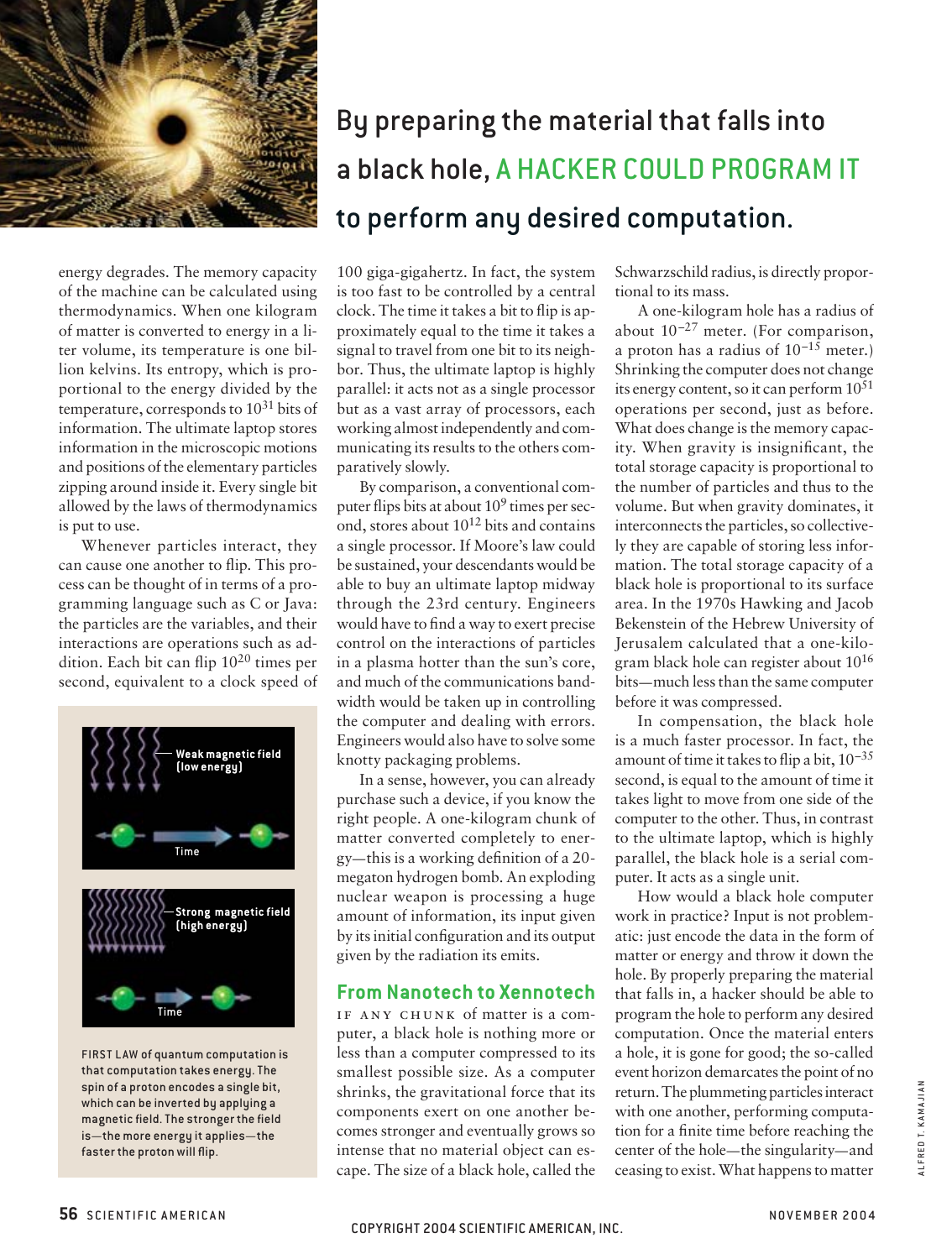as it gets squished together at the singularity depends on the details of quantum gravity, which are as yet unknown.

The output takes the form of Hawking radiation. A one-kilogram hole gives off Hawking radiation and, to conserve energy, decreases in mass, disappearing altogether in a mere 10–21 second. The peak wavelength of the radiation equals the radius of the hole; for a one-kilogram hole, it corresponds to extremely intense gamma rays. A particle detector can capture this radiation and decode it for human consumption.

Hawking's study of the radiation that bears his name is what overturned the conventional wisdom that black holes are objects from which nothing whatsoever can escape [see "The Quantum Mechanics of Black Holes," by Stephen W. Hawking; SCIENTIFIC AMERICAN, January 1977]. The rate at which black holes radiate is inversely related to their size, so big black holes, such as those at the center of galaxies, lose energy much more slowly than they gobble up matter. In the future, however, experimenters may be able to create tiny holes in particle accelerators, and these holes should explode almost immediately in a burst of radiation. A black hole can be thought of not as a fixed object but as a transient congregation of matter that performs computation at the maximum rate possible.

#### **Escape Plan**

THE REAL QUESTION is whether Hawking radiation returns the answer of the computation or merely gibberish. The issue remains contentious, but most physicists, including Hawking, now think that the radiation is a highly processed version of the information that went into the hole during its formation. Although matter cannot leave the hole, its information content can. Understanding precisely how is one of the liveliest questions in physics right now.

Last year Gary Horowitz of the University of California at Santa Barbara and Juan Maldacena of the Institute for Advanced Study in Princeton, N.J., outlined one possible mechanism. The escape hatch is entanglement, a quantum phenomenon in which the properties of

## CLASSIFYING COMPUTERS

The ultimate laptop and black hole computer embody two different approaches to increasing computing power. The ultimate laptop is the supreme parallel computer: an array of processors working simultaneously. The black hole is the supreme serial computer: a single processor executing instructions one at a time.



two or more systems remain correlated across the reaches of space and time. Entanglement enables teleportation, in which information is transferred from one particle to another with such fidelity that the particle has effectively been beamed from one location to another at up to the speed of light.

The teleportation procedure, which has been demonstrated in the laboratory, first requires that two particles be entangled. Then a measurement is performed on one of the particles jointly with some matter that contains information to be teleported. The measurement erases the information from its original location, but because of entanglement, that information resides in an encoded form on the second particle, no matter

how distant it may be. The information can be decoded using the results of the measurement as the key [see "Quantum Teleportation," by Anton Zeilinger; Sci-ENTIFIC AMERICAN, April 2000].

A similar procedure might work for black holes. Pairs of entangled photons materialize at the event horizon. One of the photons flies outward to become the Hawking radiation that an observer sees. The other falls in and hits the singularity together with the matter that formed the hole in the first place. The annihilation of the infalling photon acts as a measurement, transferring the information contained in the matter to the outgoing Hawking radiation.

The difference from laboratory teleportation is that the results of this "mea-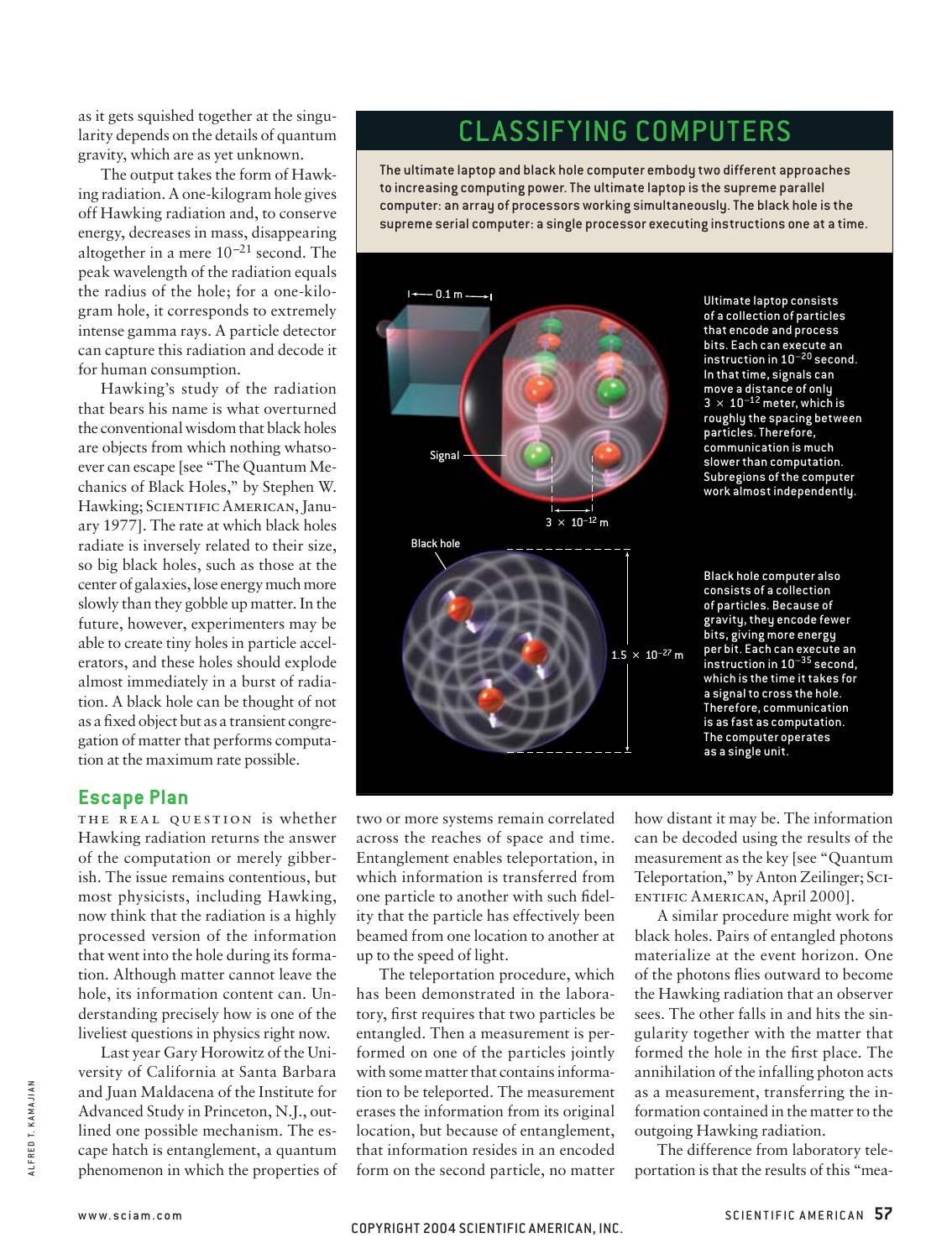## Evolution of Black Hole Theory

"Objects so dense that nothing, not even light, can escape" this definition of black holes has become a cliché of newspaper articles and freshman astronomy lectures. But it is probably wrong. Physicists have argued since the mid-1970s that

energy can leak out of a black hole, and most now think that information (which describes the form that the energy takes) can, too. These diagrams show a black hole from a hypothetical viewpoint outside spacetime.



surement" are not needed to decode the information that was teleported. Horowitz and Maldacena argued that the annihilation does not have a variety of possible outcomes—only one. An observer on the outside can calculate this unique outcome using basic physics and thereby unlock the information. It is this conjecture that falls outside the usual formulation of quantum mechanics. Though controversial, it is plausible. Just as the initial singularity at the start of the universe may have had only one possible state, so it is possible that the final singularities inside black holes have a unique state. This

past June one of us (Lloyd) showed that the Horowitz-Maldacena mechanism is robust; it does not depend on what exactly the final state is, as long as there is one. It still seems to lead to a small loss of information, however.

Other researchers have proposed escape mechanisms that also rely on weird quantum phenomena. In 1996 Andrew Strominger and Cumrun Vafa of Harvard University suggested that black holes are composite bodies made up of multidimensional structures called branes, which arise in string theory. Information falling into the black hole is stored

in waves in the branes and can eventually leak out. Earlier this year Samir Mathur of Ohio State University and his collaborators modeled a black hole as a giant tangle of strings. This "fuzzyball" acts as a repository of the information carried by things that fall into the black hole. It emits radiation that reflects this information. Hawking, in his recent approach, has argued that quantum fluctuations prevent a well-defined event horizon from ever forming [see "Hawking a Theory," by Graham P. Collins; News Scan, October]. The jury is still out on all these ideas.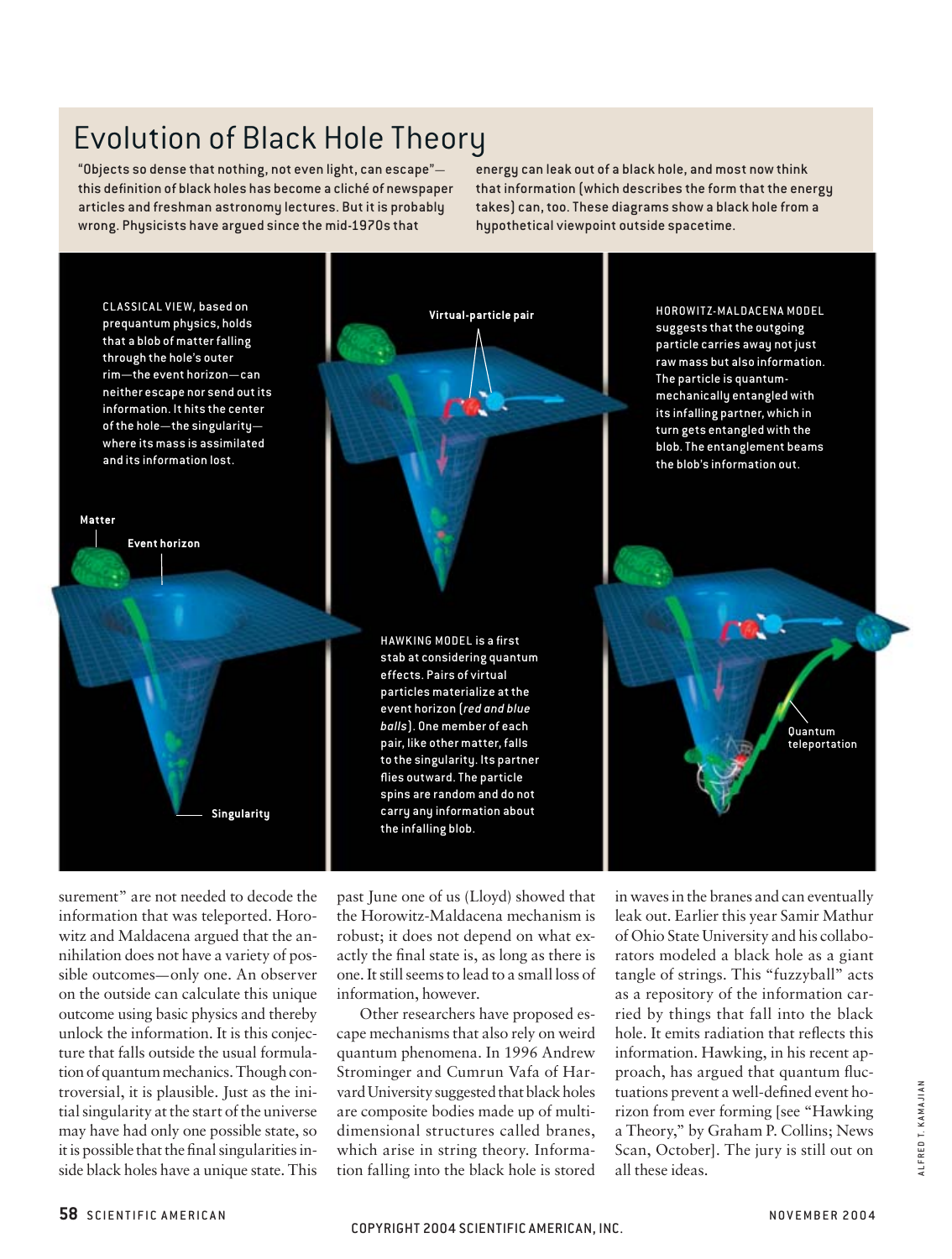# Understanding how information could LEAVE A BLACK HOLE is one of the liveliest questions in physics right now.

#### **Cyberspacetime**

THE PROPERTIES of black holes are inextricably intertwined with those of spacetime. Thus, if holes can be thought of as computers, so can spacetime itself. Quantum mechanics predicts that spacetime, like other physical systems, is discrete. Distances and time intervals cannot be measured to infinite precision; on small scales, spacetime is bubbly and foamy. The maximum amount of information that can be put into a region of space depends on how small the bits are, and they cannot be smaller than the foamy cells.

Physicists have long assumed that the size of these cells is the Planck length  $(l_P)$ of 10–35 meter, which is the distance at which both quantum fluctuations and gravitational effects are important. If so, the foamy nature of spacetime will always be too minuscule to observe. But as one of us (Ng) and Hendrik van Dam of the University of North Carolina at Chapel Hill and Frigyes Károlyházy of Eötvös Loránd University in Hungary have shown, the cells are actually much larger and, indeed, have no fixed size: the larger a region of spacetime, the larger its constituent cells. At first, this assertion may seem paradoxical—as though the atoms in an elephant were bigger than those in a mouse. In fact, Lloyd has derived it from the same laws that limit the power of computers.

The process of mapping the geometry of spacetime is a kind of computation, in which distances are gauged by transmitting and processing information. One way to do this is to fill a region of space with a swarm of Global Positioning System satellites, each containing a clock and a radio transmitter [*see illustration on next page*]. To measure a distance, a satellite sends a signal and times how long it takes to arrive. The precision of the measurement depends on how fast the clocks tick. Ticking is a computational operation, so its maximum rate is given by the Margolus-Levitin theorem: the time between ticks is inversely proportional to the energy.

The energy, in turn, is also limited. If you give the satellites too much energy or pack them too closely together, they will form a black hole and will no longer be able to participate in mapping. (The hole will still emit Hawking radiation, but that radiation has a wavelength the size of the hole itself and so is not useful for mapping features on a finer scale.) The maximum total energy of the constellation of satellites is proportional to the radius of the region being mapped.

Thus, the energy increases more slowly than the volume of the region does. As the region gets bigger, the cartographer faces an unavoidable tradeoff: reduce the density of satellites (so they are spaced farther apart) or reduce



quantum information theory and the quantum theory of gravity. Lloyd, professor of quantum-mechanical engineering at the Massachusetts Institute of Technology, designed the first feasible quantum computer. He works with various teams to construct and operate quantum computers and communications systems. Ng, professor of physics at the University of North Carolina at Chapel Hill, studies the fundamental nature of spacetime. He has proposed various ways to look for the quantum structure of spacetime experimentally. Both researchers say their most skeptical audience is their family. When Lloyd told his daughters that everything is made of bits, one responded bluntly: "You're wrong, Daddy. Everything is made of atoms, except light." Ng has lost credibility on the subject because he is always having to turn to his sons for help with his computer.

**SETH LLOYD and** *Y. JACK NG* bridge the two most exciting fields of theoretical physics:



the energy available to each satellite (so that their clocks tick more slowly). Either way, the measurement becomes less precise. Mathematically, in the time it takes to map a region of radius *R*, the total number of ticks by all the satellites is  $R^2/l_P^2$ . If each satellite ticks precisely once during the mapping process, the satellites are spaced out by an average distance of  $R^{1/3}l_P^{2/3}$ . Shorter distances can be measured in one subregion but only at the expense of reduced precision in some other subregion. The argument applies even if space is expanding.

This formula gives the precision to which distances can be determined; it is applicable when the measurement apparatus is just on the verge of becoming a black hole. Below the minimum scale, spacetime geometry ceases to exist. That level of precision is much, much bigger than the Planck length. To be sure, it is still very small. The average imprecision in measuring the size of the observable universe is about  $10^{-15}$  meter. Nevertheless, such an imprecision might be detectable by precise distance-measuring equipment, such as future gravitationalwave observatories.

From a theorist's point of view, the broader significance of this result is that it provides a new way to look at black holes. Ng has shown that the strange scaling of spacetime fluctuations with the cube root of distances provides a back-door way to derive the Bekenstein-Hawking formula for black hole memory. It also implies a universal bound for all black hole computers: the number of bits in the memory is proportional to the square of the computation rate. The proportionality constant is *Gh/c5*—mathematically demonstrating the linkage between information and the theories of special relativity (whose defining parameter is the speed of light, *c*), general relativity (the gravitational con-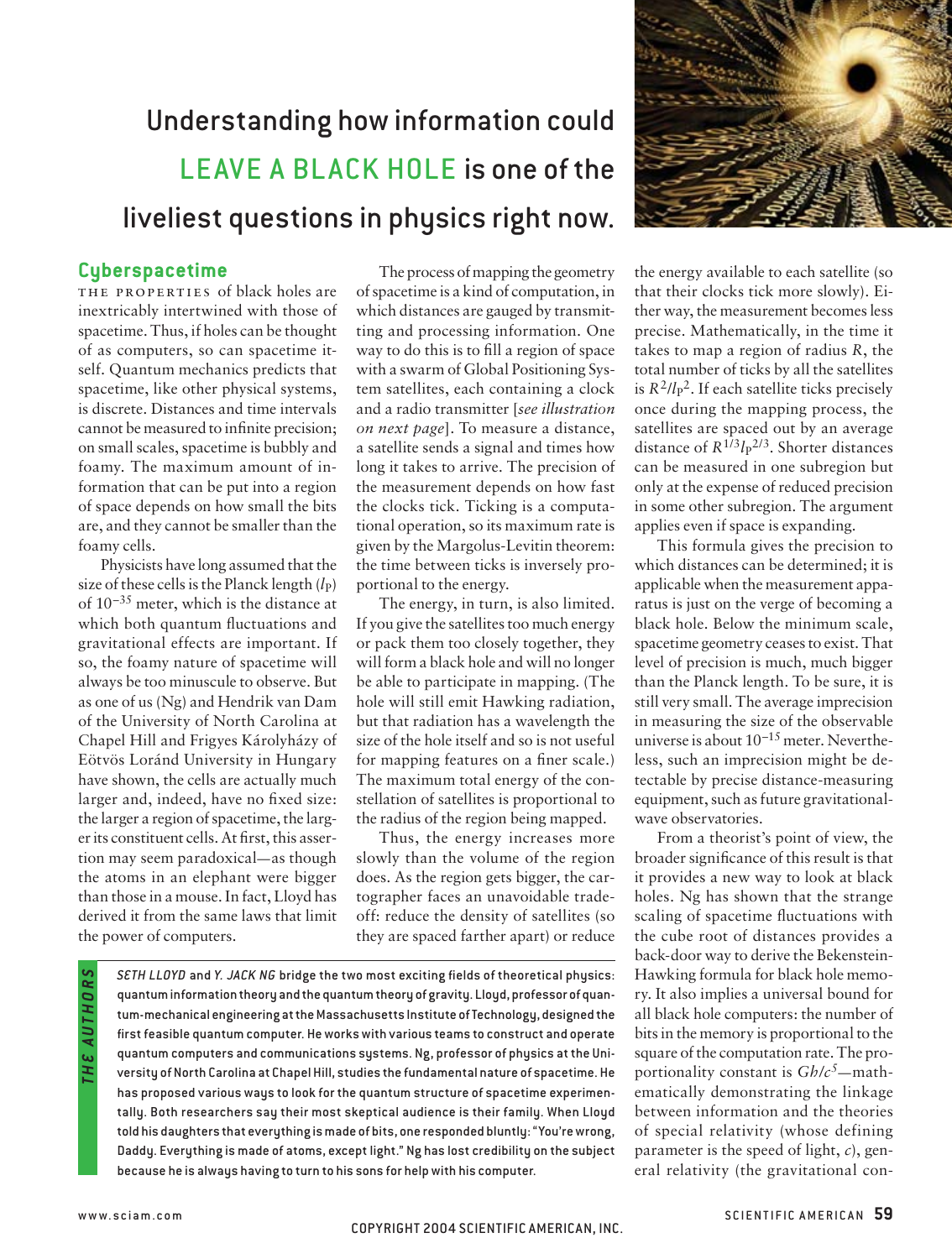## Computing Spacetime

Measuring distances and time intervals is a type of computation and falls under the same constraints that computers do. It turns out that measurement is a much more slippery process than physicists had thought.

TO MAP A VOLUME of space, you might use a constellation of Global Positioning System satellites. They make measurements by sending signals and timing their arrival. For maximum precision, you need lots of satellites. But the number of satellites is limited: too many, and the entire system will collapse to a black hole.

To measure a region twice the size, you can use twice as many satellites. Because the volume is eight times as great, the satellites must be spaced farther apart. Each covers a larger subregion and can devote less attention to individual measurements, reducing their precision.



▲ **RADIUS: 100 km SATELLITES: 4 SPACING: 90 km**

▼ **RADIUS: 200 km SATELLITES: 8 SPACING: 150 km INCREASE IN ERROR: 26%**



MEASUREMENT UNCERTAINTY is thus not fixed but can vary with the size of the object being measured. The larger the object is, the fuzzier its detailed structure. That differs from everyday life, in which the measurement imprecision is independent of the object and depends only on how finely subdivided your ruler is. It is as though your choice of what to measure affects the fine-scale structure of spacetime.

it also follows directly from the fundamental quantum limits to the precision of measurement.

### **The Answer Is ... 42**

the principles of computation can be applied not just to the most compact computers (black holes) and tiniest possible computers (spacetime foam) but also to the largest: the universe. The universe may well be infinite in extent, but it has existed a finite length of time, at least in its present form. The observable part is currently some tens of billions of lightyears across. For us to know the results of a computation, it must have taken place within this expanse.

The above analysis of clock ticks also gives the number of operations that can have occurred in the universe since it began:  $10^{123}$ . Compare this limit with the behavior of the matter around us—the

visible matter, the dark matter and the so-called dark energy that is causing the universe to expand at an accelerated rate. The observed cosmic energy density is about  $10^{-9}$  joule per cubic meter, so the universe contains  $10^{72}$  joules of energy. According to the Margolus-Levitin theorem, it can perform up to  $10^{106}$  operations per second, for a total of  $10^{123}$ operations during its lifetime so far. In other words, the universe has performed the maximum possible number of operations allowed by the laws of physics.

To calculate the total memory capacity of conventional matter, such as atoms, one can apply the standard methods of statistical mechanics and cosmology. Matter can embody the most information when it is converted to energetic, massless particles, such as neutrinos or photons, whose entropy density is proportional to the cube of their temperature. The energy density of the par-

leads directly to the holographic principle, which suggests that our three-dimensional universe is, in some deep but

stant, *G*) and quantum mechanics (*h*). Perhaps most significantly, the result

unfathomable way, two-dimensional. The maximum amount of information that any region of space can store seems to be proportional not to its volume but to its surface area [see "Information in the Holographic Universe," by Jacob D. Bekenstein; SCIENTIFIC AMERICAN, August 2003]. The holographic principle is normally thought to arise from the unknown details of quantum gravity, yet